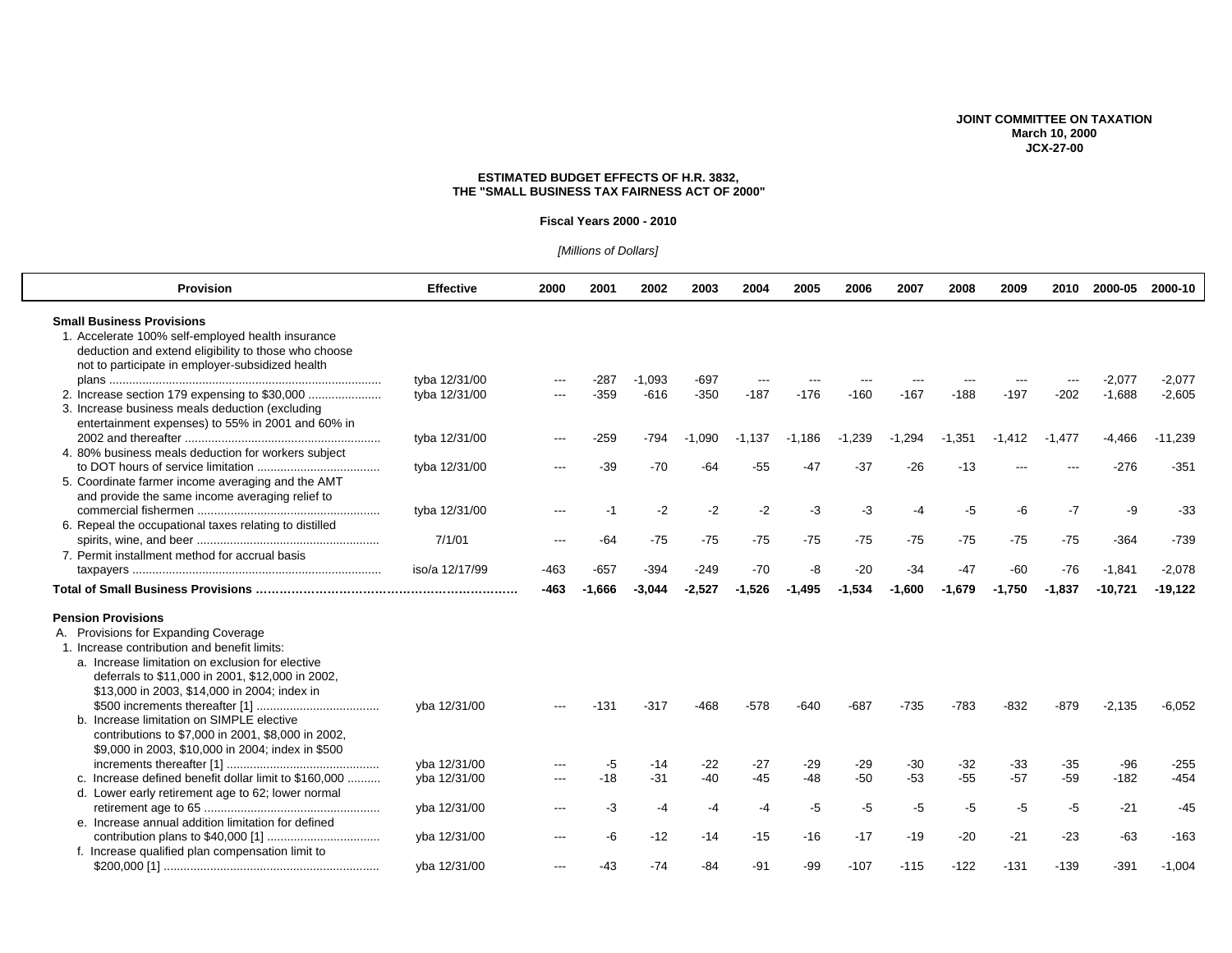| Page 2 |  |  |
|--------|--|--|
|        |  |  |

| <b>Provision</b>                                          | <b>Effective</b> | 2000  | 2001   | 2002   | 2003   | 2004   | 2005     | 2006                          | 2007           | 2008     | 2009     |          | 2010 2000-05 2000-10 |           |
|-----------------------------------------------------------|------------------|-------|--------|--------|--------|--------|----------|-------------------------------|----------------|----------|----------|----------|----------------------|-----------|
| g. Increase limits on deferrals under deferred            |                  |       |        |        |        |        |          |                               |                |          |          |          |                      |           |
| compensation plans of State and local governments         |                  |       |        |        |        |        |          |                               |                |          |          |          |                      |           |
| and tax-exempt organizations to \$11,000 in               |                  |       |        |        |        |        |          |                               |                |          |          |          |                      |           |
| 2001, \$12,000 in 2002, \$13,000 in 2003, and             |                  |       |        |        |        |        |          |                               |                |          |          |          |                      |           |
|                                                           | yba 12/31/00     |       | $-53$  | $-93$  | $-108$ | $-119$ | $-128$   | $-136$                        | $-145$         | $-153$   | $-162$   | $-170$   | $-500$               | $-1,266$  |
| 2. Plan loans for subchapter S owners, partners, and      |                  |       |        |        |        |        |          |                               |                |          |          |          |                      |           |
|                                                           | Ima 12/31/00     |       | $-18$  | $-30$  | $-33$  | $-35$  | $-37$    | $-39$                         | $-42$<br>$-17$ | $-44$    | $-47$    | $-49$    | $-153$               | $-374$    |
| 4. Elective deferrals not taken into account for          | yba 12/31/00     | ---   | -4     | -9     | $-11$  | $-12$  | $-14$    | $-16$                         |                | $-19$    | $-21$    | $-23$    | $-50$                | $-146$    |
|                                                           | yba 12/31/00     | ---   | $-40$  | $-75$  | $-87$  | $-94$  | $-101$   | $-108$                        | $-115$         | $-122$   | $-129$   | $-135$   | $-396$               | $-1,004$  |
| 5. Repeal of coordination requirements for deferred       |                  |       |        |        |        |        |          |                               |                |          |          |          |                      |           |
| compensation plans of State and local governments         |                  |       |        |        |        |        |          |                               |                |          |          |          |                      |           |
|                                                           | yba 12/31/00     |       | $-16$  | $-22$  | $-22$  | $-22$  | $-22$    | $-23$                         | $-24$          | $-25$    | $-26$    | $-27$    | $-104$               | $-228$    |
| 6. Elimination of user fee for certain requests           |                  |       |        |        |        |        |          |                               |                |          |          |          |                      |           |
| regarding small employer pension plans; waiver            |                  |       |        |        |        |        |          |                               |                |          |          |          |                      |           |
| applies only for request made during first 5 plan         |                  |       |        |        |        |        |          |                               |                |          |          |          |                      |           |
|                                                           | rma 12/31/00     |       | -9     | $-5$   | -5     | ---    | ---      |                               |                | $- - -$  |          |          | $-19$                | $-19$     |
| 7. Definition of compensation for purposes of             |                  |       |        |        |        |        |          |                               |                |          |          |          |                      |           |
|                                                           | yba 12/31/00     |       | -1     | $-2$   | $-3$   | -3     | $-3$     | -3                            | -3             | $-3$     | -3       | -3       | $-12$                | $-28$     |
| 8. Option to treat elective deferrals as after-tax        |                  |       |        |        |        |        |          |                               |                |          |          |          |                      |           |
|                                                           | tyba 12/31/00    | ---   | 50     | 100    | 131    | 144    | 89       | $-2$                          | $-104$         | $-218$   | $-345$   | $-485$   | 514                  | $-640$    |
|                                                           |                  | $---$ | $-297$ | $-588$ | $-770$ | -901   | $-1,053$ | $-1.222$                      | $-1,407$       | $-1.601$ | $-1,812$ | $-2,032$ | $-3,608$             | $-11,678$ |
| B. Provisions for Enhancing Fairness for Women            |                  |       |        |        |        |        |          |                               |                |          |          |          |                      |           |
| 1. Additional catch-up contributions for individuals age  |                  |       |        |        |        |        |          |                               |                |          |          |          |                      |           |
| 50 and above - increase in maximum contribution           |                  |       |        |        |        |        |          |                               |                |          |          |          |                      |           |
| limits for pension plans by 10% annually beginning        |                  |       |        |        |        |        |          |                               |                |          |          |          |                      |           |
|                                                           | yba 12/31/00     |       | -74    | $-152$ | -131   | -99    | -95      | -97                           | $-100$         | $-101$   | $-103$   | $-103$   | -550                 | $-1,054$  |
| 2. Equitable treatment for contributions of employees     |                  |       |        |        |        |        |          |                               |                |          |          |          |                      |           |
|                                                           | yba 12/31/00     |       | $-51$  | $-78$  | $-84$  | $-91$  | $-97$    | $-104$                        | $-111$         | $-118$   | $-124$   | $-131$   | $-401$               | $-989$    |
| 3. Simplify and update the minimum distribution rules     |                  |       |        |        |        |        |          |                               |                |          |          |          |                      |           |
| by modifying post-death distribution rules, reducing      |                  |       |        |        |        |        |          |                               |                |          |          |          |                      |           |
| (to 10%) the excise tax on failures to make               |                  |       |        |        |        |        |          |                               |                |          |          |          |                      |           |
| minimum distributions, and directing the Treasury to      |                  |       |        |        |        |        |          |                               |                |          |          |          |                      |           |
| simplify and finalize regulations relating to the         |                  |       |        |        |        |        |          |                               |                |          |          |          |                      |           |
|                                                           | yba 12/31/00     |       | $-118$ | $-212$ | $-239$ | $-268$ | $-297$   | $-330$                        | $-366$         | -402     | -441     | -484     | $-1.135$             | $-3.157$  |
| 4. Clarification of tax treatment of division of section  |                  |       |        |        |        |        |          |                               |                |          |          |          |                      |           |
|                                                           | tdapma 12/31/00  |       |        |        |        |        |          |                               |                |          |          |          |                      |           |
| 5. Modification of safe harbor relief for hardship        |                  |       |        |        |        |        |          |                               |                |          |          |          |                      |           |
|                                                           | yba 12/31/00     |       |        |        |        |        |          |                               |                |          |          |          |                      |           |
| 6. Faster vesting of certain employer matching            |                  |       |        |        |        |        |          |                               |                |          |          |          |                      |           |
|                                                           | pyba 12/31/00    |       |        |        |        |        |          | - Negligible Revenue Effect - |                |          |          |          |                      |           |
|                                                           |                  |       | $-243$ | $-442$ | $-454$ | $-458$ | -489     | $-531$                        | $-577$         | $-621$   | $-668$   | $-718$   | $-2,086$             | $-5,200$  |
| C. Provisions for Increasing Portability for Participants |                  |       |        |        |        |        |          |                               |                |          |          |          |                      |           |
| 1. Rollovers allowed among governmental section           |                  |       |        |        |        |        |          |                               |                |          |          |          |                      |           |
| 457 plans, section 403(b) plans, and qualified plans      | dma 12/31/00     |       | 26     | $-5$   | $-5$   | $-5$   | -5       | $-5$                          | -5             | -6       | -6       | $-6$     | 6                    | $-22$     |
| 2. Rollovers of IRAs to workplace retirement plans        | dma 12/31/00     |       |        |        |        |        |          |                               |                |          |          |          |                      |           |
| 3. Rollovers of after-tax retirement plan contributions   | dma 12/31/00     |       |        |        |        |        |          |                               |                |          |          |          |                      |           |
|                                                           | dma 12/31/00     |       |        |        |        |        |          |                               |                |          |          |          |                      |           |
| 5. Treatment of forms of qualified plan distributions     | yba 12/31/00     |       |        |        |        |        |          |                               |                |          |          |          |                      |           |
| 6. Rationalization of restrictions on distributions       | da 12/31/00      |       |        |        |        |        |          |                               |                |          |          |          |                      |           |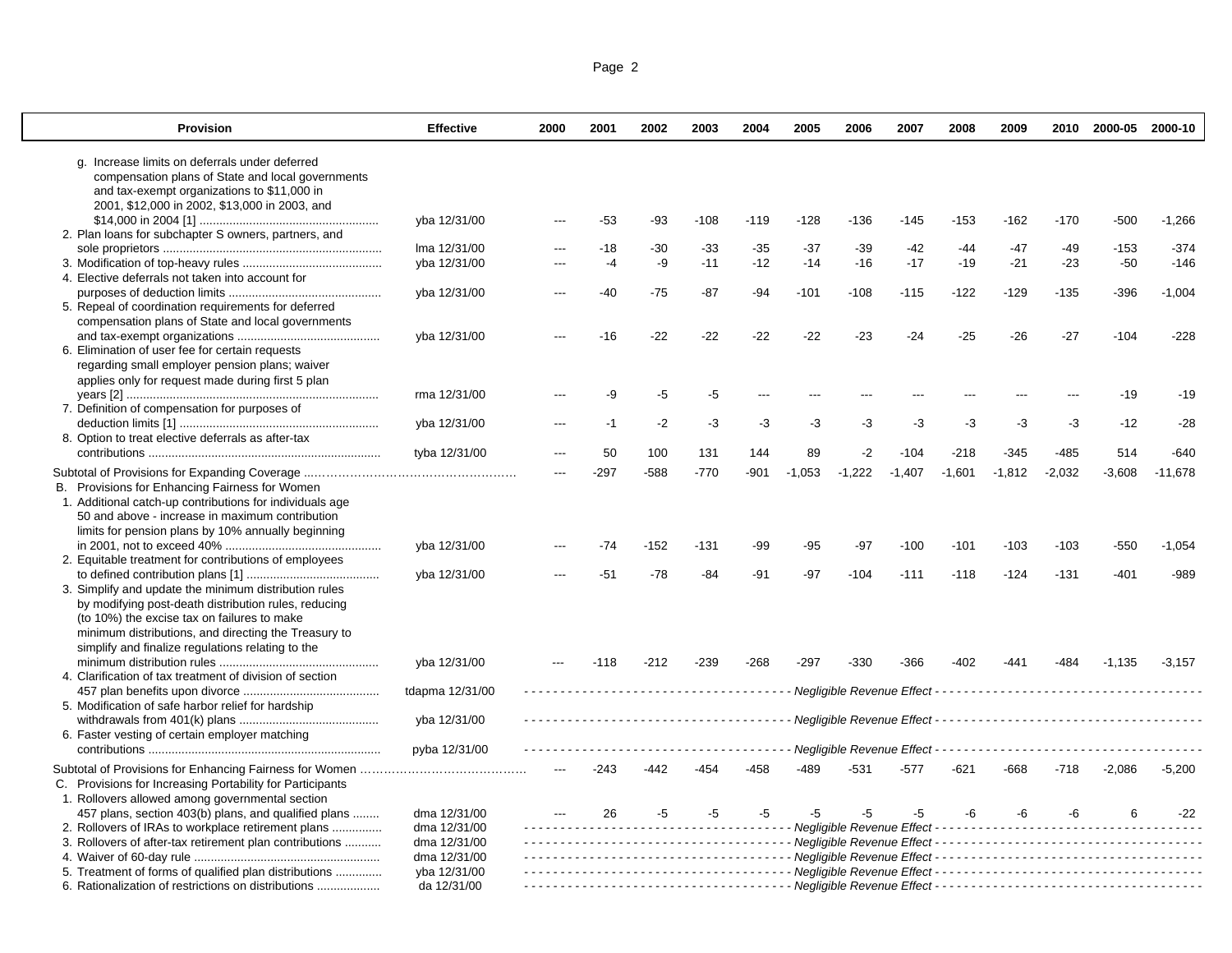| Page 3 |  |  |
|--------|--|--|
|        |  |  |

| <b>Provision</b>                                                    | <b>Effective</b> | 2000 | 2001 | 2002  | 2003  | 2004  | 2005 | 2006                             | 2007 | 2008  | 2009 |       | 2010 2000-05                                                                     | 2000-10 |
|---------------------------------------------------------------------|------------------|------|------|-------|-------|-------|------|----------------------------------|------|-------|------|-------|----------------------------------------------------------------------------------|---------|
| 7. Purchase of service credit in governmental defined               |                  |      |      |       |       |       |      |                                  |      |       |      |       |                                                                                  |         |
|                                                                     | ta 12/31/00      |      |      |       |       |       |      |                                  |      |       |      |       |                                                                                  |         |
| 8. Employers may disregard rollovers for cash-out                   |                  |      |      |       |       |       |      |                                  |      |       |      |       |                                                                                  |         |
|                                                                     | da 12/31/00      |      |      |       |       |       |      |                                  |      |       |      |       |                                                                                  |         |
| 9. Minimum distribution and inclusion requirements for              |                  |      |      |       |       |       |      |                                  |      |       |      |       |                                                                                  |         |
|                                                                     | da 12/31/00      |      |      |       |       |       |      | Considered in Other Provisions - |      |       |      |       |                                                                                  |         |
| Subtotal of Provisions for Increasing Portability for Participants  |                  |      | 26   | -5    | -5    |       |      |                                  |      |       |      |       | 6                                                                                | $-22$   |
| D. Provisions for Strengthening Pension Security and<br>Enforcement |                  |      |      |       |       |       |      |                                  |      |       |      |       |                                                                                  |         |
| 1. Phase-in repeal of 150% of current liability funding             |                  |      |      |       |       |       |      |                                  |      |       |      |       |                                                                                  |         |
|                                                                     | yba 12/31/00     |      | -3   | $-14$ | -20   | -36   | -36  | -38                              | -38  | -39   | -41  | -42   | $-109$                                                                           | $-307$  |
| 2. Excise tax relief for sound pension funding                      | yba 12/31/00     |      | $-2$ | $-3$  | $-3$  | $-3$  | $-3$ | $-3$                             | $-3$ | $-3$  | $-3$ | $-3$  | $-14$                                                                            | $-29$   |
| 3. Notice of significant reduction in plan benefit                  |                  |      |      |       |       |       |      |                                  |      |       |      |       |                                                                                  |         |
|                                                                     | pateo/a DOE      |      |      |       |       |       |      | Negligible Revenue Effect        |      |       |      |       |                                                                                  |         |
| 4. Repeal 100% of compensation limit for                            |                  |      |      |       |       |       |      |                                  |      |       |      |       |                                                                                  |         |
|                                                                     | yba 12/31/00     |      | -2   |       | -4    |       |      |                                  | -5   | -5    | -5   | -5    | $-19$                                                                            | $-42$   |
| Subtotal of Provisions for Strengthening Pension Security           |                  |      |      |       |       |       |      |                                  |      |       |      |       |                                                                                  |         |
|                                                                     |                  |      | $-7$ | $-21$ | $-27$ | $-43$ | -43  | -45                              | -46  | $-47$ | -49  | $-50$ | $-142$                                                                           | $-378$  |
| E. Provisions for Reducing Regulatory Burdens                       |                  |      |      |       |       |       |      |                                  |      |       |      |       |                                                                                  |         |
| 1. Modification of timing of plan valuations                        | pyba 12/31/00    |      |      |       |       |       |      | Negligible Revenue Effect        |      |       |      |       |                                                                                  |         |
| 2. ESOP dividends may be reinvested without loss of                 |                  |      |      |       |       |       |      |                                  |      |       |      |       |                                                                                  |         |
|                                                                     | tyba 12/31/00    |      | -19  | -44   | -56   | -61   | -63  | -66                              | -69  | $-71$ | -74  | $-77$ | $-243$                                                                           | $-600$  |
| 3. Repeal transition rule relating to certain highly                |                  |      |      |       |       |       |      |                                  |      |       |      |       |                                                                                  |         |
|                                                                     | pyba 12/31/00    |      | $-2$ | -3    | -3    | $-3$  | -3   | $-3$                             | $-4$ | $-4$  | $-4$ | $-4$  | $-13$                                                                            | $-32$   |
|                                                                     | <b>DOE</b>       |      |      |       |       |       |      | - Negligible Revenue Effect -    |      |       | .    |       |                                                                                  |         |
| 5. Treatment of employer-provided retirement advice                 | yba 12/31/00     |      |      |       |       |       |      |                                  |      |       |      |       |                                                                                  |         |
|                                                                     | 1/1/01           |      |      |       |       |       |      |                                  |      |       |      |       |                                                                                  |         |
| 7. Improvement to Employee Plans Compliance                         |                  |      |      |       |       |       |      |                                  |      |       |      |       |                                                                                  |         |
|                                                                     | <b>DOE</b>       |      |      |       |       |       |      |                                  |      |       |      |       |                                                                                  |         |
| 8. Clarification of exclusion for employer-provided                 |                  |      |      |       |       |       |      |                                  |      |       |      |       |                                                                                  |         |
|                                                                     | tyba 12/31/00    |      |      | -10   | $-13$ | -14   | -15  | -15                              | -16  | $-16$ | -16  | -16   | -58                                                                              | -137    |
|                                                                     | yba 12/31/00     |      |      |       |       |       |      | Considered in Other Provisions - |      |       |      |       |                                                                                  |         |
| 10. Flexibility in nondiscrimination and line of business           | <b>DOE</b>       |      |      |       |       |       |      |                                  |      |       |      |       |                                                                                  |         |
| 11. Extension to international organization of                      |                  |      |      |       |       |       |      |                                  |      |       |      |       |                                                                                  |         |
| moratorium on application of certain                                |                  |      |      |       |       |       |      |                                  |      |       |      |       |                                                                                  |         |
| nondiscrimination rules applicable to State and local               |                  |      |      |       |       |       |      |                                  |      |       |      |       |                                                                                  |         |
|                                                                     | yba 12/31/00     |      |      |       |       |       |      |                                  |      |       |      |       |                                                                                  |         |
| 12. Notice and consent period regarding distributions               | yba 12/31/00     |      |      |       |       |       |      |                                  |      |       |      |       | -------------------------- No Revenue Effect ----------------------------------- |         |
|                                                                     |                  |      | -27  | -57   | $-72$ | $-78$ | -81  | -84                              | -89  | -91   | -94  | -97   | $-314$                                                                           | $-769$  |
|                                                                     | <b>DOE</b>       |      |      |       |       |       |      | - No Revenue Effect - -          |      |       |      |       |                                                                                  |         |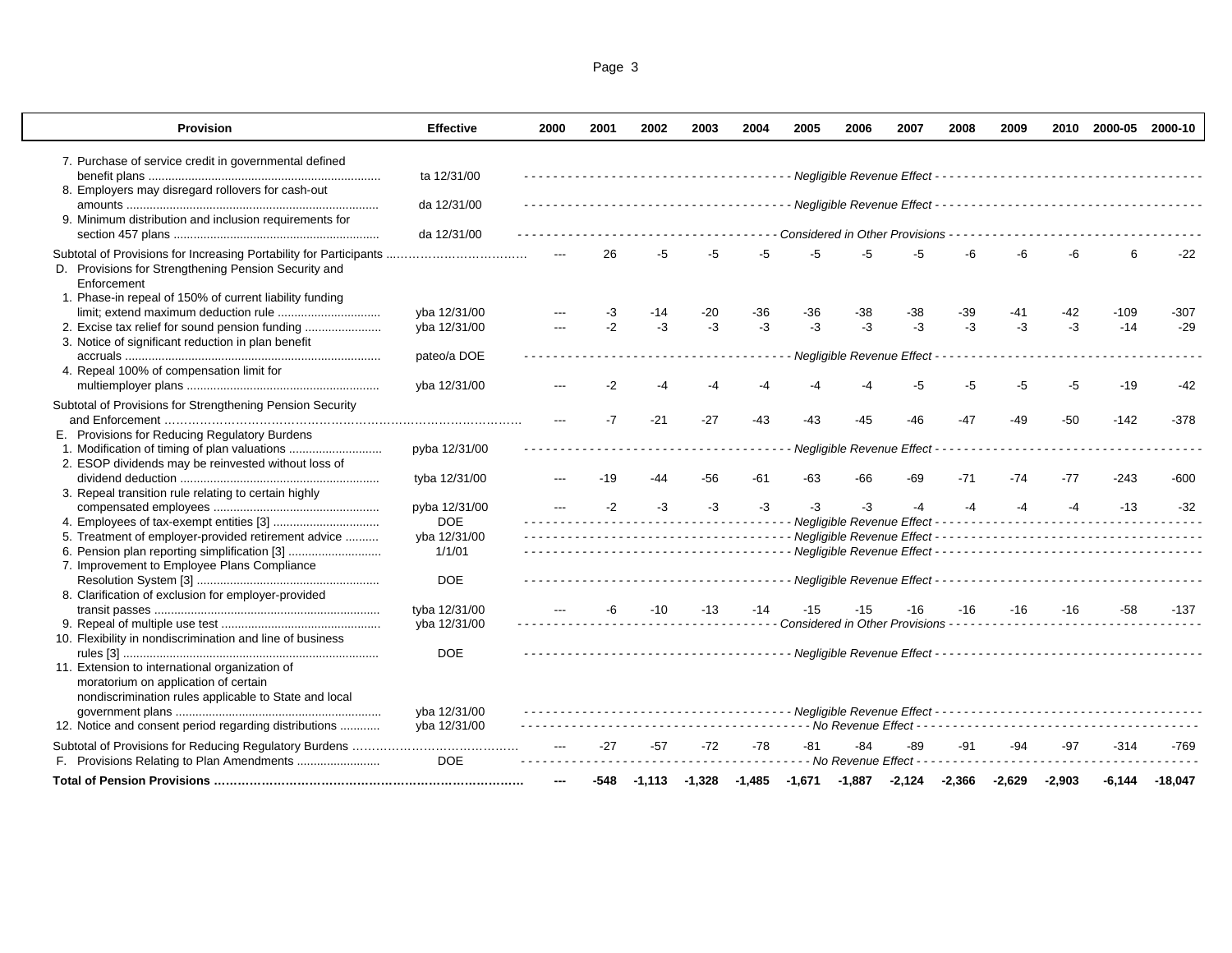| Page 4 |  |
|--------|--|
|        |  |

| <b>Provision</b>                                                                                   | <b>Effective</b>         | 2000 | 2001   | 2002     | 2003     | 2004     | 2005     | 2006     | 2007   | 2008    | 2009                                   |         | 2010 2000-05 2000-10 |           |
|----------------------------------------------------------------------------------------------------|--------------------------|------|--------|----------|----------|----------|----------|----------|--------|---------|----------------------------------------|---------|----------------------|-----------|
| <b>Estate and Gift Tax Relief Provisions</b>                                                       |                          |      |        |          |          |          |          |          |        |         |                                        |         |                      |           |
| 1. Reduction in estate, gift, and generation-                                                      |                          |      |        |          |          |          |          |          |        |         |                                        |         |                      |           |
| skipping transfer taxes: beginning in 2001, convert                                                |                          |      |        |          |          |          |          |          |        |         |                                        |         |                      |           |
| the unified credit into a true exemption, repeal the                                               |                          |      |        |          |          |          |          |          |        |         |                                        |         |                      |           |
| 5% "bubble" (which phases out the lower rates);                                                    |                          |      |        |          |          |          |          |          |        |         |                                        |         |                      |           |
| repeal rates in excess of 53%; in 2002, repeal rates                                               |                          |      |        |          |          |          |          |          |        |         |                                        |         |                      |           |
| in excess of 50%; in 2003 through 2004, reduce all                                                 |                          |      |        |          |          |          |          |          |        |         |                                        |         |                      |           |
| rates by 1 percentage point a year; proportionately                                                |                          |      |        |          |          |          |          |          |        |         |                                        |         |                      |           |
|                                                                                                    | dda & gma 12/31/00       |      |        | $-4,738$ | $-6,358$ | $-7,247$ | $-8,465$ | $-9,134$ | -9,674 | -10,173 | -10,916                                | -11,635 | $-26,808$            | $-78,340$ |
|                                                                                                    | ta 12/31/99              | ---  |        | $-3$     | -4       |          |          | -4       | -4     |         | -4                                     | $-4$    | $-16$                | $-36$     |
| 3. Provide retroactive allocation of GST for unnatural                                             |                          |      |        |          |          |          |          |          |        |         |                                        |         |                      |           |
|                                                                                                    | generally ea 12/31/99    |      |        | -5       |          |          |          |          |        |         | -6                                     | -6      | $-27$                | $-57$     |
| 4. Allow severances of trusts holding property having                                              | $\overline{a}$           |      |        |          |          |          |          |          |        |         |                                        |         |                      |           |
|                                                                                                    | $---$                    |      |        |          |          |          |          |          |        |         |                                        |         |                      |           |
|                                                                                                    | $---$                    |      |        |          |          |          |          |          |        |         |                                        |         |                      |           |
|                                                                                                    | $\hspace{0.05cm} \ldots$ |      |        |          |          |          |          |          |        |         |                                        |         |                      |           |
| 8. Expand estate tax rule for conservation                                                         |                          |      |        |          |          |          |          |          |        |         |                                        |         |                      |           |
| easements - increase the 25-mile limit to 50 miles;                                                |                          |      |        |          |          |          |          |          |        |         |                                        |         |                      |           |
| increase 10-mile limit to 25 miles, and clarify                                                    | dda 12/31/99 &           |      |        |          |          |          |          |          |        |         |                                        |         |                      |           |
| that the date for determining easement compliance                                                  | dda 12/31/97             |      | $-11$  | $-15$    | $-21$    | $-22$    | $-23$    | $-24$    | $-25$  | $-26$   | $-29$                                  | $-31$   | -92                  | $-227$    |
|                                                                                                    |                          |      | -16    | -4.761   | $-6.389$ | $-7.279$ | $-8.498$ | $-9,168$ |        |         | $-9,709$ $-10,209$ $-10,955$ $-11,676$ |         | $-26.943$            | $-78,660$ |
|                                                                                                    |                          |      |        |          |          |          |          |          |        |         |                                        |         |                      |           |
| <b>Distressed Communities and Industries Provisions</b>                                            |                          |      |        |          |          |          |          |          |        |         |                                        |         |                      |           |
| 1. "American Community Renewal Act of 1999" -                                                      |                          |      |        |          |          |          |          |          |        |         |                                        |         |                      |           |
| designate 15 renewal communities within 36                                                         |                          |      |        |          |          |          |          |          |        |         |                                        |         |                      |           |
| months; provide various incentives (zero capital                                                   |                          |      |        |          |          |          |          |          |        |         |                                        |         |                      |           |
| gains tax on certain 5-year investments; special                                                   |                          |      |        |          |          |          |          |          |        |         |                                        |         |                      |           |
| deduction for real estate revitalization expenditures;                                             |                          |      |        |          |          |          |          |          |        |         |                                        |         |                      |           |
| special expensing for certain business property;                                                   |                          |      |        |          |          |          |          |          |        |         |                                        |         |                      |           |
| work opportunity tax credit; environmental                                                         |                          |      |        |          |          |          |          |          |        |         |                                        |         |                      |           |
| remediation expenses; family development                                                           | <b>DOE</b>               |      |        |          |          |          |          |          |        |         |                                        |         |                      |           |
| accounts) beginning 1/1/01 and ending 12/31/07                                                     |                          |      | $-102$ | $-197$   | $-202$   | $-201$   | $-220$   | $-247$   | $-325$ | $-141$  | $-35$                                  | -76     | -922                 | $-1,745$  |
| 2. Increase maximum reforestation expenses<br>qualifying for amortization and credit from \$10,000 |                          |      |        |          |          |          |          |          |        |         |                                        |         |                      |           |
| to \$25,000; remove cap on amortization of                                                         |                          |      |        |          |          |          |          |          |        |         |                                        |         |                      |           |
|                                                                                                    | tyba 12/31/00            |      | -5     | $-15$    | $-22$    | $-27$    | $-29$    | $-32$    | $-34$  | -33     | $-29$                                  | $-25$   | -98                  | $-250$    |
|                                                                                                    |                          |      | $-107$ | $-212$   | $-224$   | $-228$   | $-249$   | $-279$   | $-359$ | $-174$  | $-64$                                  | $-101$  | $-1,020$             | $-1,995$  |
|                                                                                                    |                          |      |        |          |          |          |          |          |        |         |                                        |         |                      |           |
| <b>Real Estate Provisions</b>                                                                      |                          |      |        |          |          |          |          |          |        |         |                                        |         |                      |           |
| 1. Improvements in the Low-Income Housing Credit -                                                 |                          |      |        |          |          |          |          |          |        |         |                                        |         |                      |           |
| increase per capita credit by \$0.10 per year through                                              |                          |      |        |          |          |          |          |          |        |         |                                        |         |                      |           |
| 2004; thereafter COLA; \$2 million small State                                                     |                          |      |        |          |          |          |          |          |        |         |                                        |         |                      |           |
| minimum beginning in 2001; COLA beginning in                                                       |                          |      |        |          |          |          |          |          |        |         |                                        |         |                      |           |
| 2005; modify stacking rules and credit allocation                                                  |                          |      |        |          |          |          |          |          |        |         |                                        |         |                      |           |
| rules; certain Native American housing assistance                                                  |                          |      |        |          |          |          |          |          |        |         |                                        |         |                      |           |
| disregarded in determining whether building is                                                     |                          |      |        |          |          |          |          |          |        |         |                                        |         |                      |           |
| Federally subsidized for purposes of the                                                           |                          |      |        |          |          |          |          |          |        |         |                                        |         |                      |           |
|                                                                                                    | tyba 12/31/00            |      |        | -24      |          | -140     | -234     | -345     | -467   | -601    | $-750$                                 | $-913$  | -470                 | $-3,545$  |